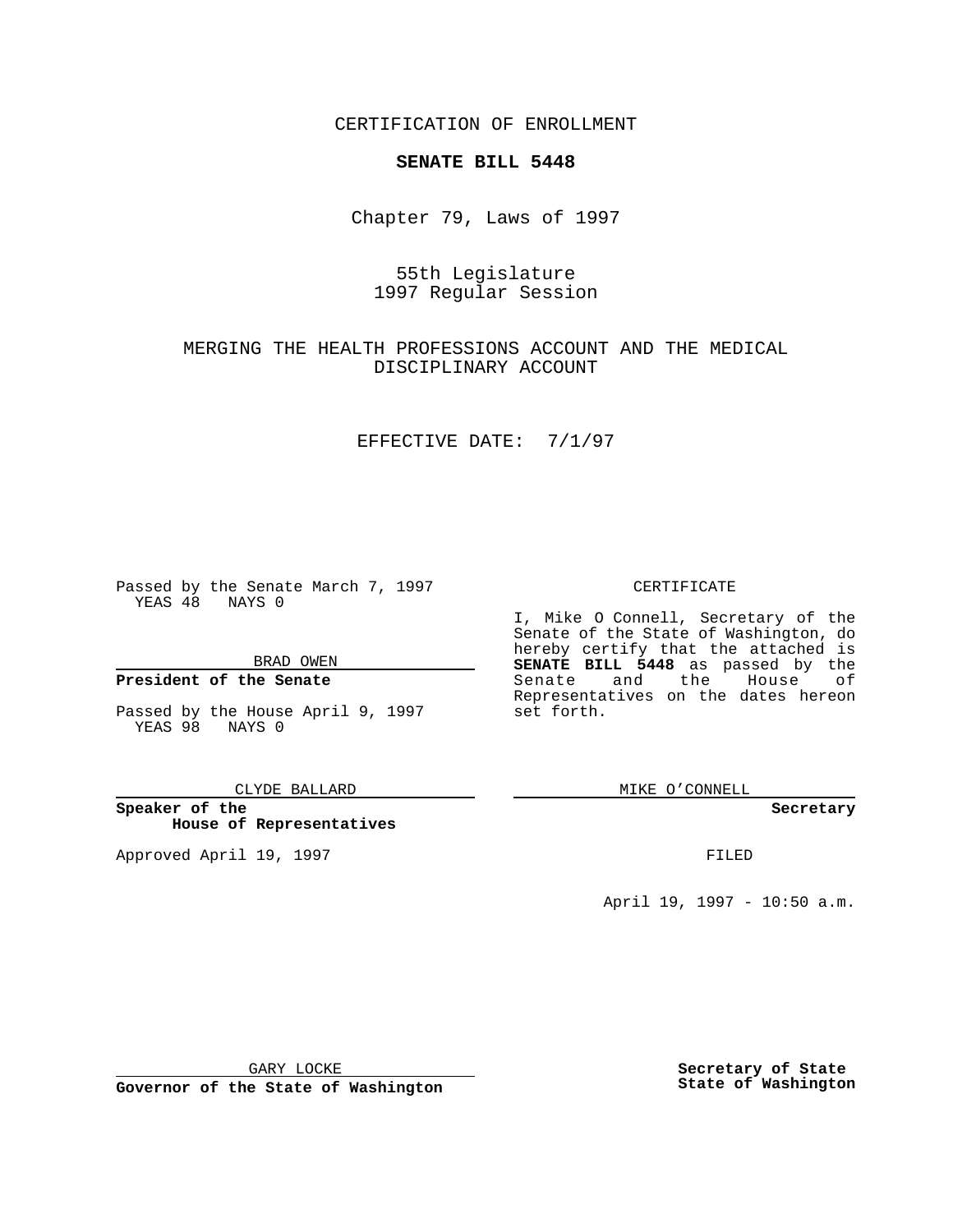# **SENATE BILL 5448** \_\_\_\_\_\_\_\_\_\_\_\_\_\_\_\_\_\_\_\_\_\_\_\_\_\_\_\_\_\_\_\_\_\_\_\_\_\_\_\_\_\_\_\_\_\_\_

\_\_\_\_\_\_\_\_\_\_\_\_\_\_\_\_\_\_\_\_\_\_\_\_\_\_\_\_\_\_\_\_\_\_\_\_\_\_\_\_\_\_\_\_\_\_\_

Passed Legislature - 1997 Regular Session

**State of Washington 55th Legislature 1997 Regular Session By** Senators Deccio, Wojahn, Wood and Fairley

Read first time 01/27/97. Referred to Committee on Ways & Means.

 AN ACT Relating to the merger of the health professions account and the medical disciplinary account; amending RCW 18.71.310; adding a new section to chapter 18.71 RCW; creating new sections; repealing RCW 18.71.400 and 18.71.410; providing an effective date; and declaring an emergency.

BE IT ENACTED BY THE LEGISLATURE OF THE STATE OF WASHINGTON:

 NEW SECTION. **Sec. 1.** A new section is added to chapter 18.71 RCW to read as follows:

 All assessments, fines, and other funds collected or received under this chapter must be deposited in the health professions account and used solely to administer and implement this chapter.

 **Sec. 2.** RCW 18.71.310 and 1994 sp.s. c 9 s 330 are each amended to read as follows:

 (1) The commission shall enter into a contract with the committee to implement an impaired physician program. The impaired physician program may include any or all of the following:

(a) Contracting with providers of treatment programs;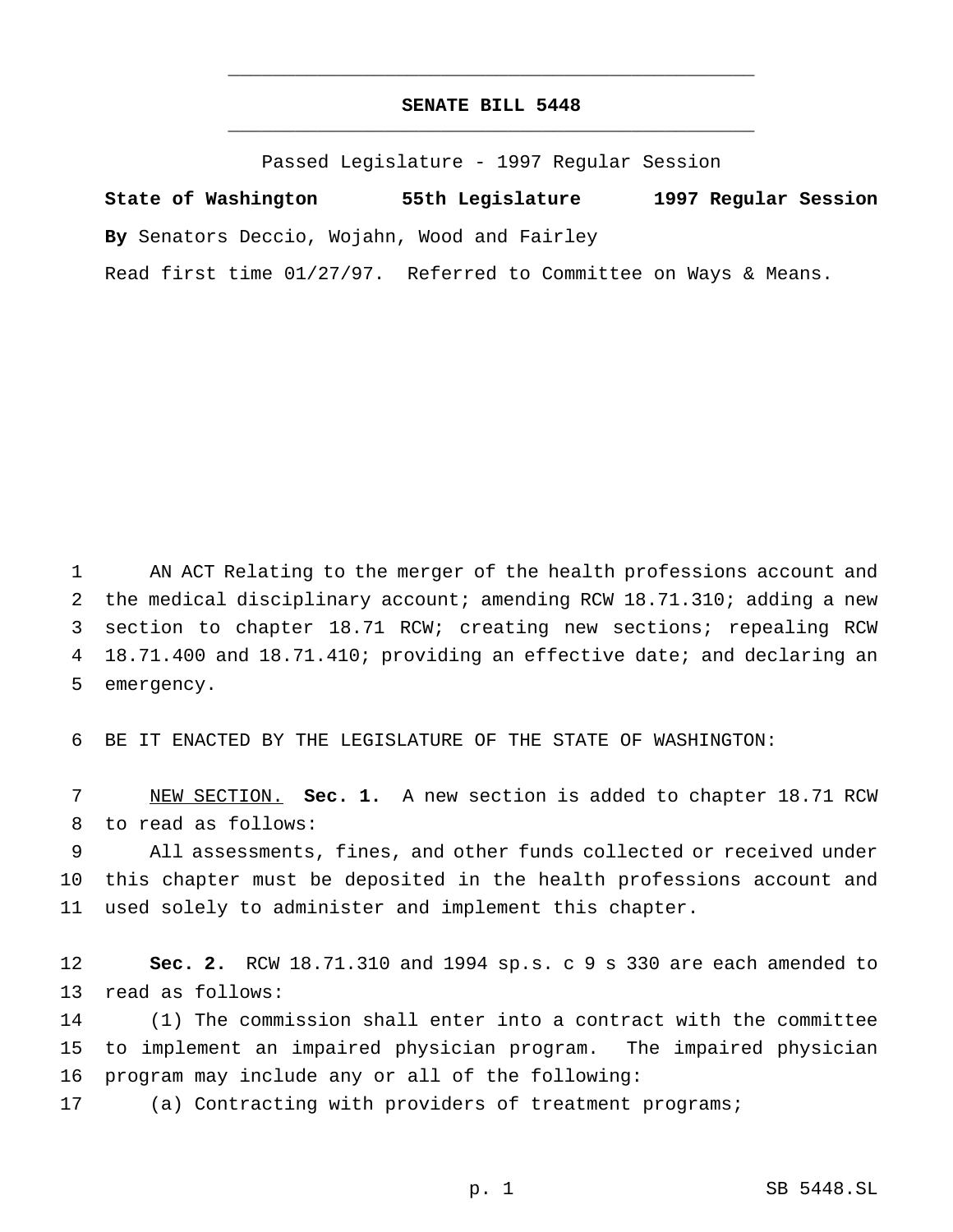(b) Receiving and evaluating reports of suspected impairment from any source;

(c) Intervening in cases of verified impairment;

(d) Referring impaired physicians to treatment programs;

 (e) Monitoring the treatment and rehabilitation of impaired physicians including those ordered by the commission;

 (f) Providing post-treatment monitoring and support of rehabilitative impaired physicians;

 (g) Performing such other activities as agreed upon by the commission and the committee; and

(h) Providing prevention and education services.

 (2) A contract entered into under subsection (1) of this section 13 shall be financed by a surcharge of up to twenty-five dollars per year on each license renewal or issuance of a new license to be collected by the department of health from every physician and surgeon licensed 16 under this chapter in addition to other license fees ((and the medical 17 discipline assessment fee established under RCW 18.72.380)). These moneys shall be placed in the health professions account to be used solely for the implementation of the impaired physician program.

 NEW SECTION. **Sec. 3.** The department of health shall merge the medical license renewal fee and the medical disciplinary assessment fee into a single medical renewal fee, which shall be deposited into the health professions account. The initial amount of the merged fee shall be the sum of the medical license renewal fee and the medical disciplinary assessment fee as of January 1, 1997. The department may make future adjustments to the amount of the merged fee pursuant to RCW 43.70.250.

 NEW SECTION. **Sec. 4.** The department of health shall transfer the entire balance of the medical disciplinary account to the health professions account to be used solely to administer and implement the provisions of chapter 18.71 RCW. Until changes to fees are adopted by rule under section 3 of this act, the department shall deposit any fees intended for the medical disciplinary account into the health professions account and utilize them solely to administer and implement the provisions of chapter 18.71 RCW.